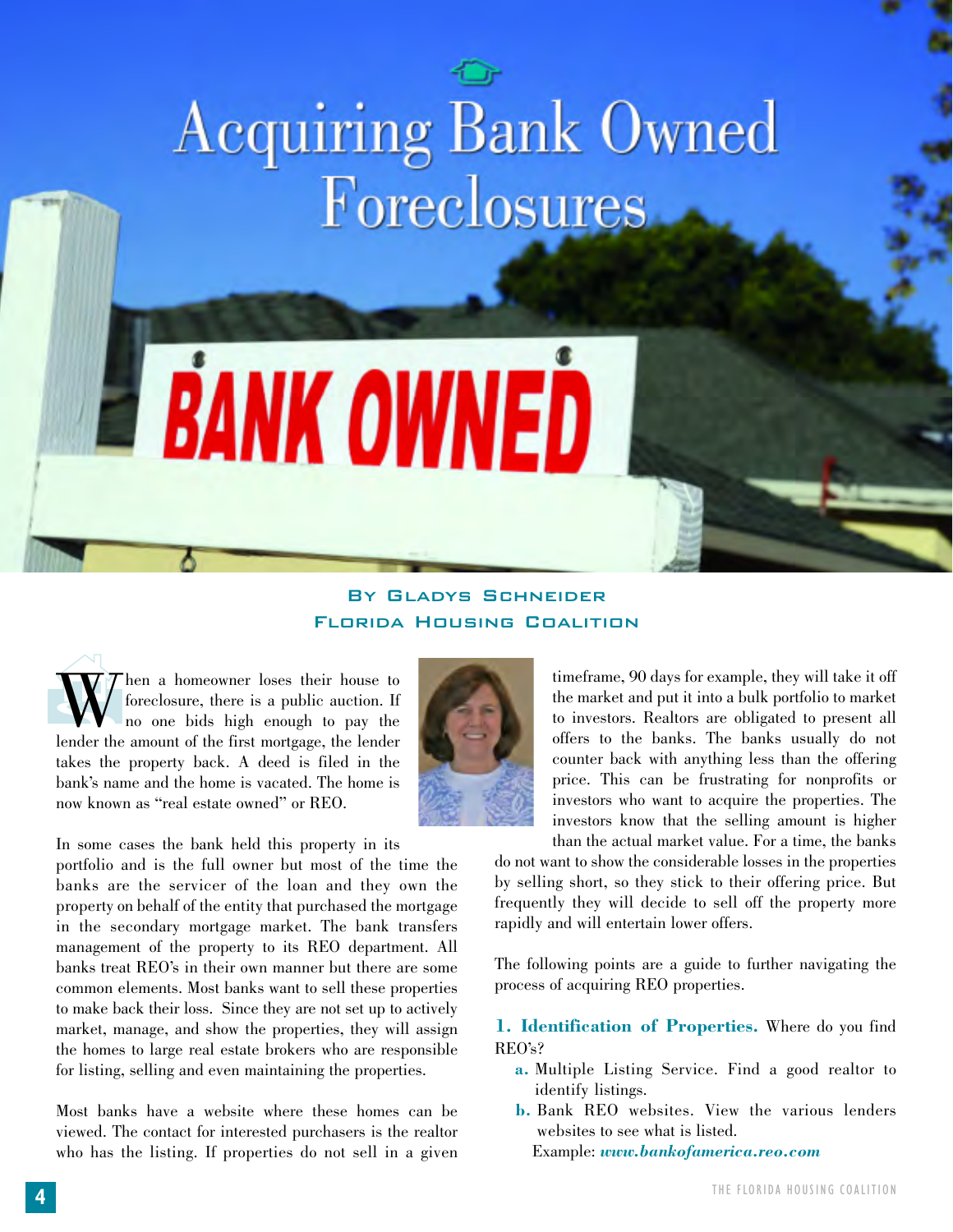**5** THE FLORIDA HOUSING COALITION

**c.** Florida Housing Coalition Assistance. The Coalition is working with lenders to identify properties that are within the affordable range. It may be possible to

consider bulk portfolios before they are listed with realtors.

**2. Consider your list.** You now have a list of potential properties- start with about ten or twenty.

**a.** Physically visit the homes. Take a contractor to examine the condition of the building and grounds. Try to get access to the inside- if you cannot get inside, cross it off the list. If the area is somewhere your

buyers won't want to live, cross it off the list.

- **b.** Get real prices from the contractor for all of the items that need to be repaired, completed or replaced- many times homes will have been vandalized, neglected, or robbed. Check carefully for mold and the condition of the septic system. If mold is present, you may want to walk away. During vacancy, septic systems can become damaged by tree roots so check this carefully.
- **c.** Consider other costs to carry the property, including liability insurance, taxes, financing costs, legal costs, your labor costs to view the property and work up the analysis. Consider your development fee that will compensate your organization for this activity. You are providing a construction supervisor and coordinating all of the work for this house.
- **d.** Liability Insurance. A major pitfall is the cost to provide insurance while the nonprofit owns the home- this can be costly. Work with your insurers to find a reasonable policy.
- **e.** Permits. Check with the building department to make sure there is a final certificate of occupancy on the home. This is essential!
- **f.** Check other public records for liens. You will be getting title insurance but it's a good idea to see what is lurking with the title.
- **g.** Gather warranty information on systems- AC, structure, appliances. If this is a new home abandoned by the builder, many times there are warranties in place. If the builder is local, contact the company.
- **h.** Many times there will be no appliances and the AC will have been stolen.

**i.** There will be other due diligence items to go further with just before you make an offer (ie, another visit inside).

> **3. Negotiate a Purchase Price.** Once you know how much money you need to put in for rehab, closing costs, insurance, financial costs, you will know what you can offer. Go in low. They may counter back with exactly what they have it listed for. They may not even respond to you. Keep trying and be persistent with your offer. Let the seller know of damage or deterioration that detracts from the value that should be reduced from the price. Make

your offer with a traditional FAR-BAR purchase contract. You will need to have a 30 day closing. A typical deposit is \$2,500. You are buying the home AS IS. Leave a 3 day acceptance period from your deposit date to clear. Try to get inside again during the 3 day period to make sure everything is still as you thought.

**4. Closing Pitfalls.** You now have an offer made with a cash earnest deposit with people you may not even know. They may be in a large city in another state or even in a foreign country. This is an unnerving time. You are dealing with a title company and bank you don't know. You place calls and no one answers. That is why you need to be very careful about who you are dealing with. Try to have a solid contact person that is reliable.

**5. Hard Money Stage.** When you have your buyer qualified, you purchase the home. You are waiting for the title policy- the seller should be paying for this. Foreclosure is supposed to clear off the title but you need to be ready to review for the odd lien that survived foreclosure. This is where you need an equity line to draw from- this will be further covered in the financial items. Your nonprofit will own the home for a short period of time before you resell it to the homeowner. Normally nonprofits are advised not to speculate and purchase properties before they have buyers. This is not that market. You should do everything you can to be confident you have willing and able buyers. You should not enter a contract with your buyer until you hold title to the property. There are other ways to do it, but this is a simple framework. This allows you to add on all of your

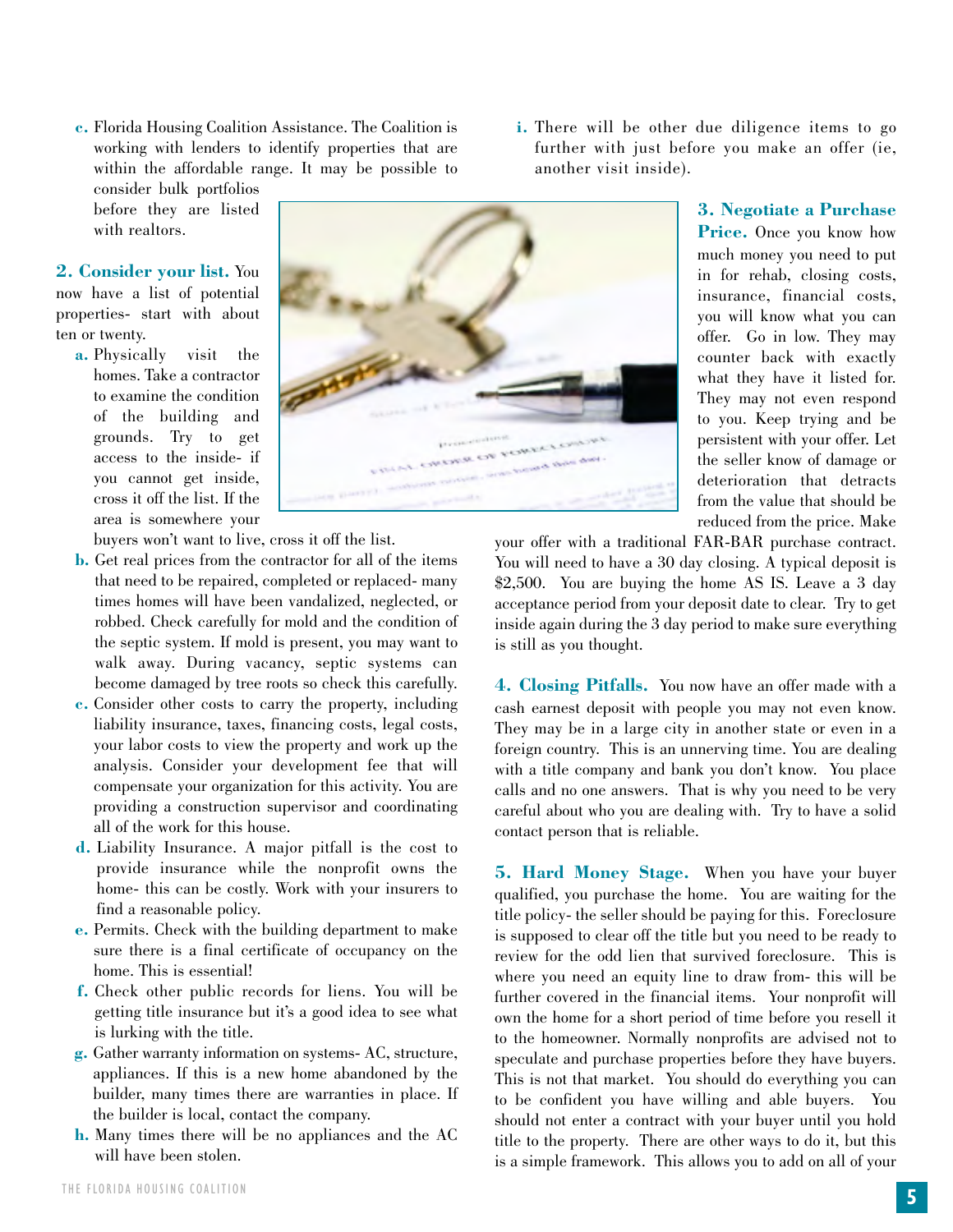# HOUSING NEWS NETWORK

carrying costs and development fee before selling to the end user. Of course you need to ensure the purchase price remains affordable and competitive with the current market.

**6. Appraisals.** If you are using the NSP program you will be required to have an appraisal that is less than 60 days old. Your buyer will also need to get an appraisal prior to pur-

chase. You are buying based on what works for you and your buyer. Be aware that the appraisal value may be less than your costs. If this is the case, the financing will need to have non-secured funding for a portion of the cost.

### **7. Once you hold title you should turn on the**

**power.** This will enable other systems to be further inspected that you could not when it was an REO. Yes this sounds risky, but there will not be power on in the homes



*Members of Polk County, City of Lakeland and Keystone Challenge Fund staff discuss NSP strategies and challenges with Stan Fitterman and Gladys Schneider.*

when you first inspect them. That is why you need a good contractor to examine everything as carefully as possible.

**8. Your buyer.** By this time, your buyer should have visited the home. You are selling them the home not as someone else's discard, but as a new home they can be proud of. These are the steps they need to have completed.

- **a.** Income qualified
- **b.** Homebuyer training
- **c.** They visited the home and want to buy it
- **d.** Qualified for their mortgage
- **e.** Subsidies applied for and approved per program requirements

**9. Are you selling the home AS IS?** No! You are selling a new or used home that is in good working order. You can purchase a homeowner warranty (HOW) for about \$375 to cover the big items- trusses, structure, etc. This provides comfort and security for the buyer. If you bought new appliances, you will have those warranties in place. Along with the HOW warranty and the appliances warranty, you should also provide a blanket one year warranty to cover other items not covered by the other warranties. A good business practice would be to have a \$2,000 reserve from the purchase proceeds that will be there for any repairs that are needed in the first year. (HOW - NAHB Homebuyer Warranty- \$375)

**10. All legal matters of the home- permits, code liens, assessments, other liens- have been cleared up.** You are selling the home with clear title.

**11. Financing.** As a nonprofit, you need capital to make the initial purchase of the home. Many SHIP programs

> discourage such speculation and they are set up to reimburse nonprofits after they have purchased land or homes. In this case, there is a need for a revolving line of credit with little or no interest that nonprofits can use to purchase the home. The line of credit would be repaid with each sale to the end user. There is and will be debate about having a pool of funding for this purpose. Various requirements could be placed on such a pool. One would be a resale requirement that homes are to remain affordable. Another suggestion

would limit the number of units that could be outstanding before more funds could be drawn down. This would ensure that the fund revolves.

**12. Know your numbers.** Your organization has a mission and it has a fiduciary responsibility. This is a new business line for many. It is essential that adequate analysis be done up front to determine what the carrying costs are for acquiring and rehabilitating homes. A suitable developer fee is appropriate and can be used to cover these costs and keep the organization afloat. Remember, just because something is inexpensive, doesn't mean it's a good deal.

### **13. This is a summary of what you need to Acquire Bank Owned Foreclosures:**

- **a.** Your Team- elements include: homebuyer outreach, home inspector, contractor, construction supervisor, supportive county or city SHIP policies and funding, a cooperative permanent lender, a title company you can trust, good legal counsel to assist with FAR BAR contracts. Plus you need basic organizational capacity- leadership, financial systems, staffing.
- **b.** You must understand how to inspect a home and determine its rehabilitation needs. This includes codes, costs and carrying out the work. If projected costs make the deal infeasible, be ready to walk away.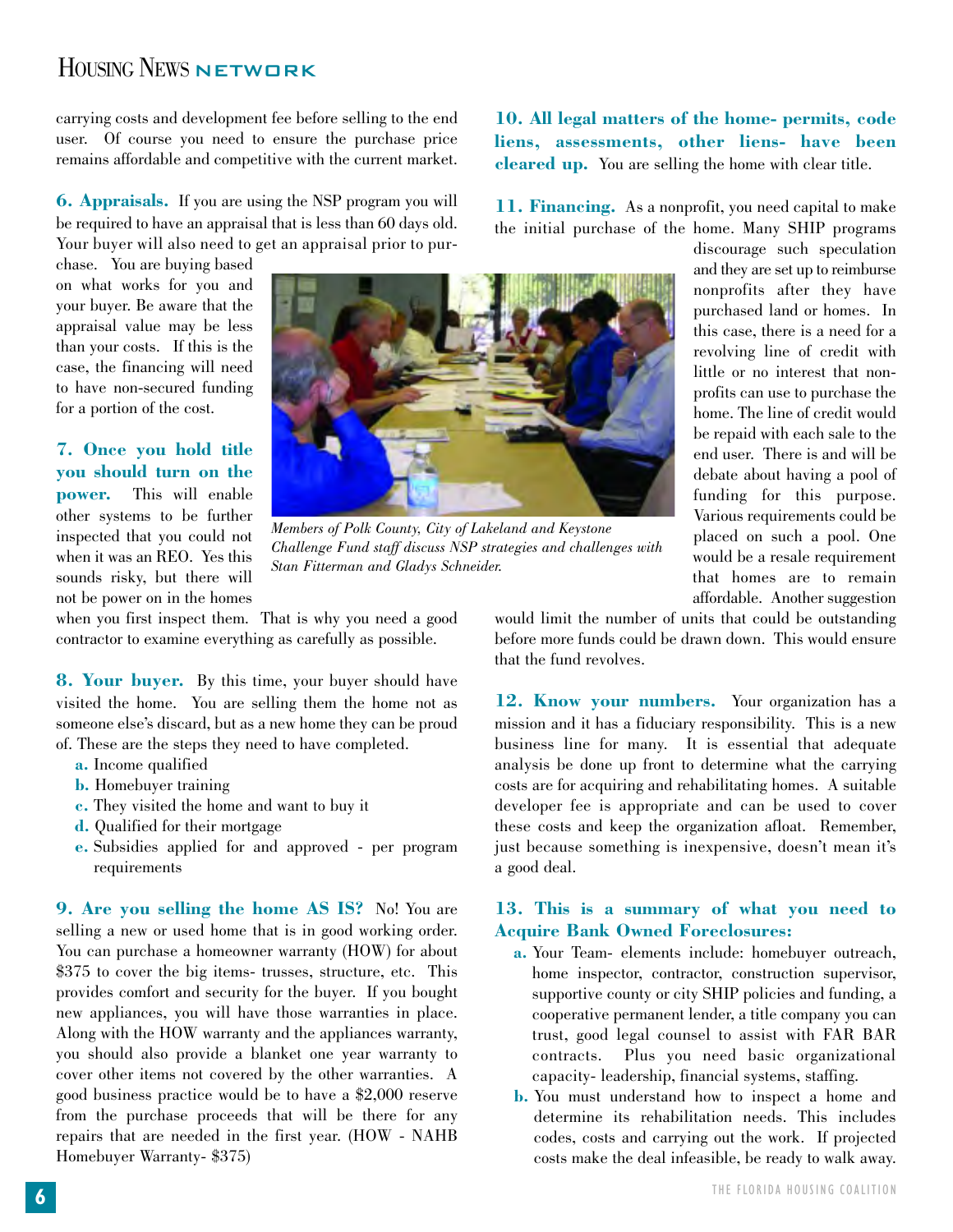- **c.** Multiple or Volume approach. You need to gear up to be able to work on several homes at a time. Doing them one at a time will not be efficient.
- **d.** Line of Credit- you need some type of below market rate funding that is easy to draw down. Federal funds for foreclosure acquisition are approved and will be available in many areas. A faster closing date may get a better price.
- **e.** Ready buyers with subsidy. This means income eligible, counseling completed and a demonstrated desire to buy the home.
- **f.** Sensible appraisals- the first mortgage needs to be based on an appraisal that reflects the replacement cost of the unit, not the unstable market conditions we have become accustomed to.

### **14. Timeframe. Here is an idea of the timing for this activity:**

HUD by December 1. If plans are approved, funding could be available as early as January 15, 2009. The Florida Department of Community Affairs statewide plan for its portion of the HERA dollars, just over \$91 million, is under the same timeframe although communities wishing to participate will submit their proposals directly to DCA. DCA has already held two workshops seeking input for the state plan. DCA will administer that portion of the NSP for entitlement and non-entitlement communities that did not meet threshold allocation formulas over \$2 million. Based on foreclosure risk data, the DCA plan will allocate funding to these communities.

In its strategic planning sessions with targeted areas, the Coalition has outlined the issues and opportunities presented by the NSP program, including eligible activities, target areas, and data needs. A basic question revolves around who will administer the program and conduct

| <b>Search for</b><br><b>Properties</b> | <b>Price</b><br><b>Evaluation and</b><br><b>Negotiation</b> | <b>Closing with</b><br><b>Seller</b> | <b>Preparing</b><br><b>Buyer and</b><br><b>Rehab of House</b> | <b>Closing with</b><br><b>Buyer</b> |
|----------------------------------------|-------------------------------------------------------------|--------------------------------------|---------------------------------------------------------------|-------------------------------------|
| 60-90 days                             | 60 days                                                     | 30 days                              | 45 days                                                       | 45 days                             |

### the actual purchases. Some are persuaded the local government can secure the best discounts for the acquisitions and some are delegating to nonprofit partners. Others are considering

### The Florida Housing Coalition **WORK**

The Florida Housing Coalition is providing workshop training and on-site technical assistance on the Neighborhood Stabilization Program thanks to funding support provided by the Bank of America Foundation. The Coalition has provided on-site strategic planning for Jacksonville, Tampa, Hillsborough, Polk County-Lakeland, Ft. Myers-Lee County, Palm Beach County Community Land Trust Collaborative, Orlando, and Miami-Dade. Two workshops were held in October both of which were over-subscribed due to high demand for this training. The Coalition is currently discussing the possibility of providing additional technical assistance through the Florida Department of Community Affairs for those communities whose NSP funding will come from that department.

The 48 entitlement communities receiving direct allocations from HUD face a tight deadline to complete a substantial amendment to their Consolidated Plans detailing their intentions to expend over \$450 million in Housing and Economic Recovery Act funds. After a fifteen day public participation requirement the plans are due to Jacksonville the use of purchase assistance allowing the homebuyers to locate and negotiate a purchase for bank owned properties. Perhaps the most feasible for most is the delegation to sub-recipients, or those nonprofit partners who possess the capacity for transitioning their business line to that of acquisition-rehabilitation. The underlying question for all of the homeownership options is the availability of buyers in the current market and their access to financing for permanent mortgages.

Since a minimum of 25 percent of the NSP funds must be reserved for households below 50 percent of the area median income, most communities are providing rental and supportive housing strategies. There will be program income and resale obligations which have been discussed at the Coalition's workshops and strategic planning sessions. Since the maximum income level for the program is 120 percent of the area median, there is an opportunity for mixed income in both the ownership and rental strategies. This will also allow for targeting in areas that may not be the typical CDBG blighted areas, but newer single family subdivisions that have a high rate of sub-prime lending and risk of foreclosure. There were many questions and discussions about the available data and its sources. Communities are tasked by HUD to select areas that have